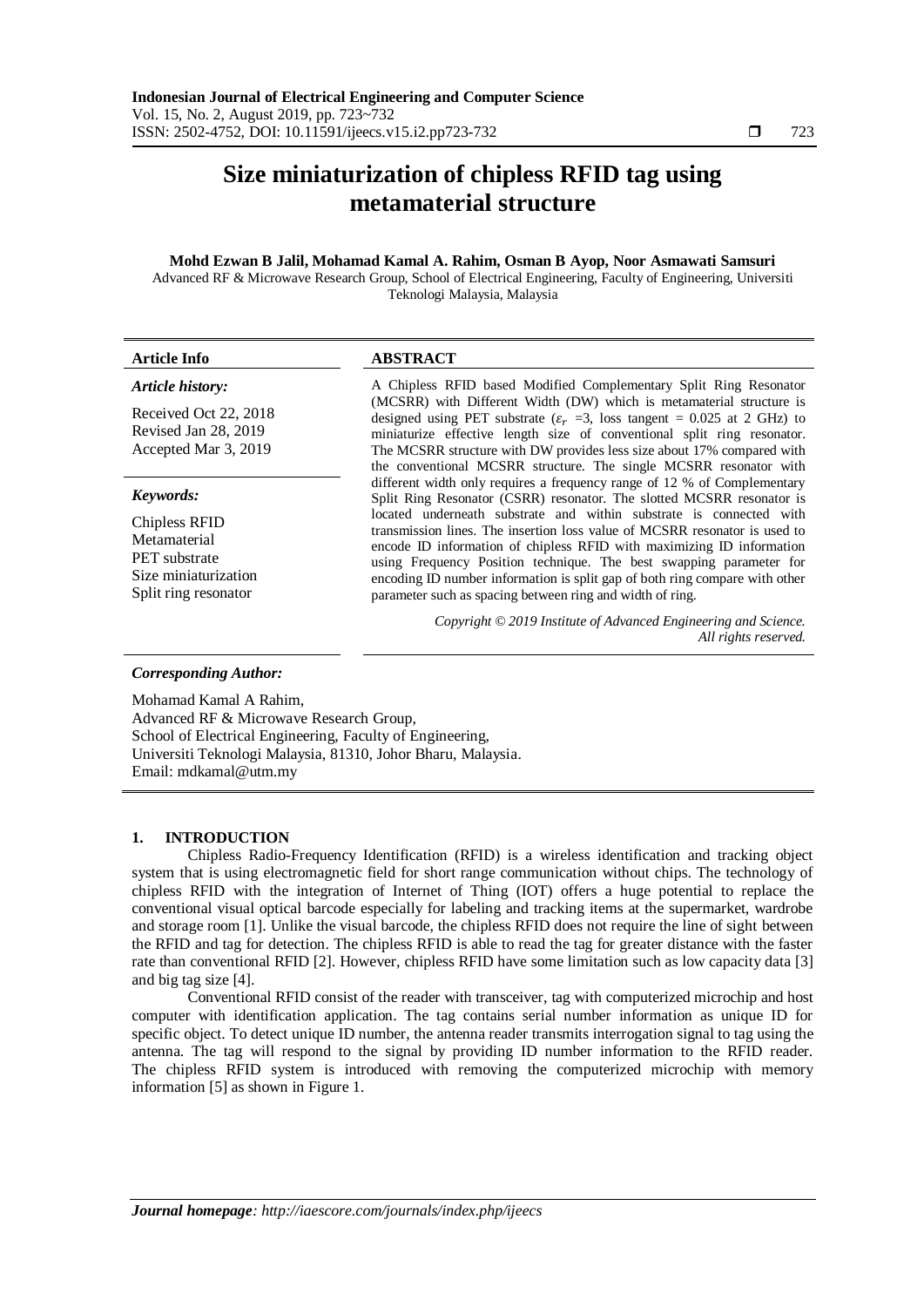

Figure 1. Chipless RFID system [11]

Compact size and high capacity are the essential criteria for developing the chipless RFID tag. Among variation chipless identification method of tag such as using time domain [5], phase [6], frequency domain [7-9] and image [10], the chipless RFID using frequency domain is capable to obtain high capacity data. From previous work, Predavovic designed 35 bit chipless RFID with 35 spiral resonator with length of 0.6  $\lambda$  between 3.1 and 7 GHz [11]. Vena introduced a potential 22.9 bit chipless RFID with 5 "C" resonators with length of 0.7  $\lambda$  by using hybrid decoding technique; frequency position and phase deviation [12]. Bhuiyan has proposed coplanar waveguide chipless RFID tag using multi-Meandered Modified Complementary Split Ring Resonator structure (MCSRRR) with the capability to excite 2 resonances for each MCSRR [13]. All of the literature works regarding the way to increase the data capacity with minimal size of tag using resonator element.

In metamaterial structure, the ability of changing permittivity and permeability in electromagnetic field is required by designing the structure rather than base material. The artificial metamaterial with transforming electromagnetic properties from positive to negative delivers potential solution to fulfill demand in designing modern microwave device such as compact antenna [14], filter [15], lenses antenna [16] and sensor [17] for achieving miniaturization size [18], multi-band behavior [19] and more extraordinary performance [20-21].

This study aim is to miniaturize the size and increase the data capacity of chipless RFID tag using Modified Complementary Split Ring Resonator (MCSRR). Split Ring Resonator (SRR) is a conventional metamaterial structure consisting of double ring with different gap position. The SRR structure behaves as small LC circuit with size less than  $\lambda/2$  can be excited by axial magnetic field. The resonance change occurred due to inductive current in the ring and field inside the capacitive gap. CSRR, which represents the negative image of SRR considered as electric dipole that can be excited by axial, electric field [22]. The SRR and CSRR are reliable to produce a small resonator due to increased inductance and capacitance by adjustment of width, split gap and spacing parameter [23]. However, SRR and CSRR only produce a singular resonance in each structure. The implementation of MCSRR structure by CSRR modification increases the number resonant to enhance data capacity of chipless RFID.

In this paper, a flexible multi-resonator chipless RFID tag based on Modified Complementary Split Ring Resonator (MCSRR) with different width is presented to miniaturize the size of tag by reducing the effective length of the resonator and reducing the frequency gap between two resonators. In the following section, three proposed designs; CSRR, MCSRR and MCSRR with different width are compared and evaluated in term of size of effective and resonance frequency. Then, the parameters for analysis such as split gap of the inner ring, split gap of outer ring, spacing between rings and width of rings are investigated for determining the suitable swapping parameter to encode with ID number. A frequency position technique is introduced as coding technique. Lastly, the result between simulation and measurement of insertion loss result of 10 bit of chipless RFID based MCSRR is compared and evaluated to validate the design and the material properties.

#### **2. DESIGN OF MULTI-RESONATOR CHIPLESS RFID TAG**

A flexible chipless RFID tag is manufactured using Polyethylene Terephthalate (PET) substrate with permittivity of 2, thickness of 48 mm and loss tangent of 0.0025. The 0.09-mm copper foil with the adhesive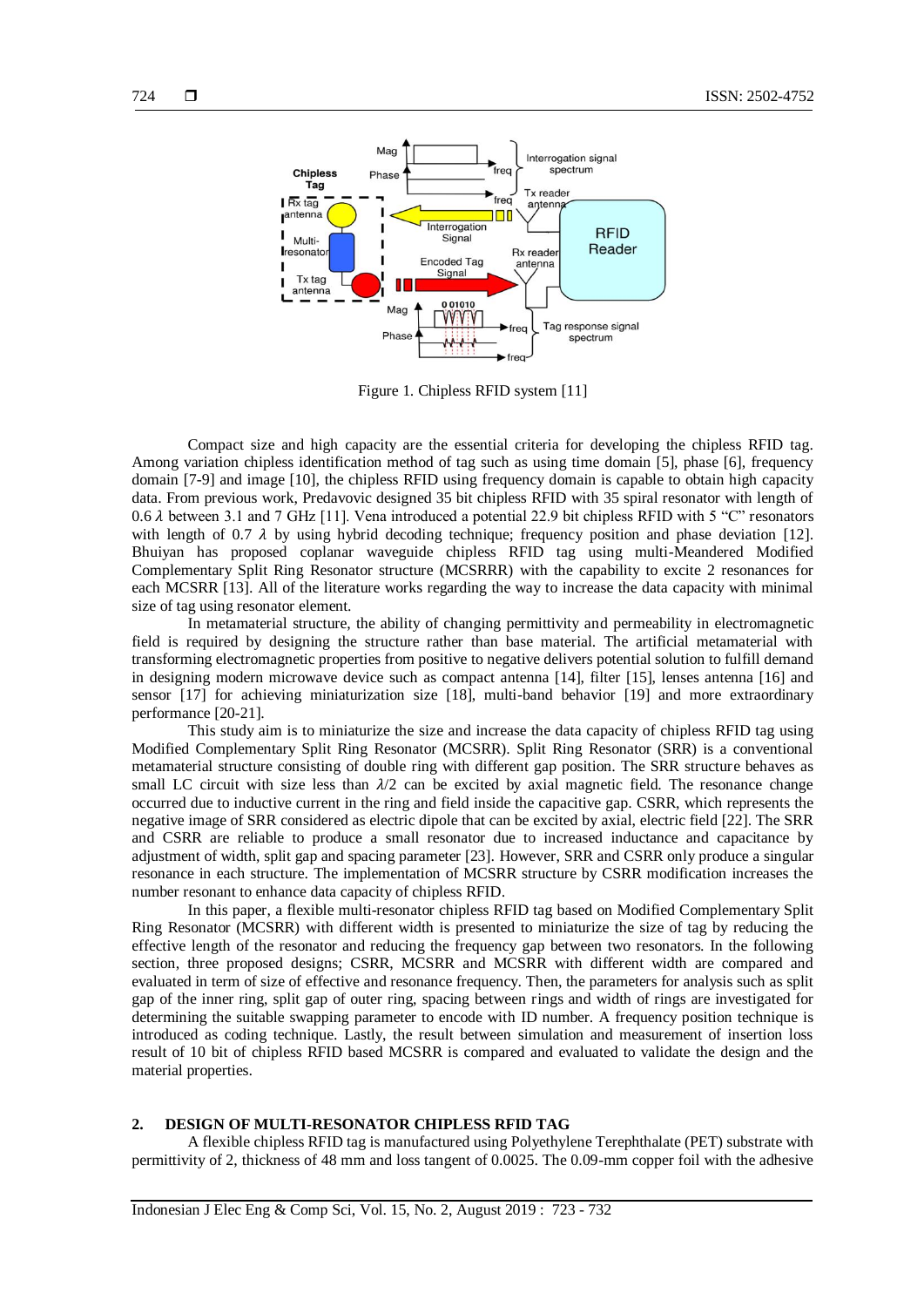is used as the high conductive element of substrate. A high conductive element minimizes electrical loss and improves the performance of Q-factor resonator [24]. The specific designs presented in this section aims to achieve the miniaturization size of tag according to effective length of the resonator. To achieve the most miniature size, each resonator requires less size of effective in lambda. Next, the small frequency gap between two resonating element is required to reduce the operating frequency.

Three different designs are simulated using Computer Simulation Technology (CST Microwave Studio) 2015. There have three types slotted resonators with various structure; Complementary Split Ring Resonator (CSRR), Modified Complementary Split Ring Resonator (MCSRR) and Modified Complementary Split Ring Resonator with Different Width (MCSRR with DW) as shown in Figure 2. The slotted ground plane structures are connected with transmission line between two ports. The insertion loss between two ports will be used to encode information value depending of position of resonance frequency in the adjacent section.

The effective dielectric constant of the substrate for micro strip transmission as shown in (1) is required to predict effective length of outer and inner ring as shown in (2). The reference length of SRR and MCSRR structure is the circumference of ring with reduction of gap ring value. Basically, a short circuit using  $\lambda/2$  transmission line is acting as series resonator with high quality factor. To reduce the size of resonator, the semi lumped resonator which is electrically a small resonant element constructing by adding capacitance and inductance structures is introduced. The resonant frequency of semi lumped resonator equation is given by  $f = 1/2\pi LC$  which f is described as frequency, L is described as total inductance of resonator and C is described as total capacitance of resonator.

$$
\epsilon_{eff} = \frac{\epsilon_r+1}{2} + \frac{\epsilon_r-1}{2} - 0.217 \; (\epsilon_r-1) \frac{T_{copper}}{\sqrt{W_{copper} \times T_{substrate}}}
$$

Valid only when  $W_{copper} / T_{substrate} > 1$ 

$$
Effective Length = \frac{c}{f\sqrt{\varepsilon_{eff}}}
$$

c= speed of light f= frequency  $\varepsilon_r$  = relative permittivity Circumference of ring =  $2\pi r - g$  $R=$  radius of ring  $g = gap$  of ring



Figure 2. Proposed multi-resonator structure; A) CSRR structure, B) MCSRR structure C) MCSRR with different width

In designing high capacity data of chipless RFID, the single structure should maximize amount number resonator and consider minor separation between resonance frequencies. Figure 3 demonstrate the evolution of the MCSRR with DW from CSRR resonator aiming for frequency gap reduction between two resonances and size miniaturization of the inner ring and outer ring. For all the designs, the first resonance is determined between 0.87-0.88 GHz and all parameter is fixed including the split gap between the ring,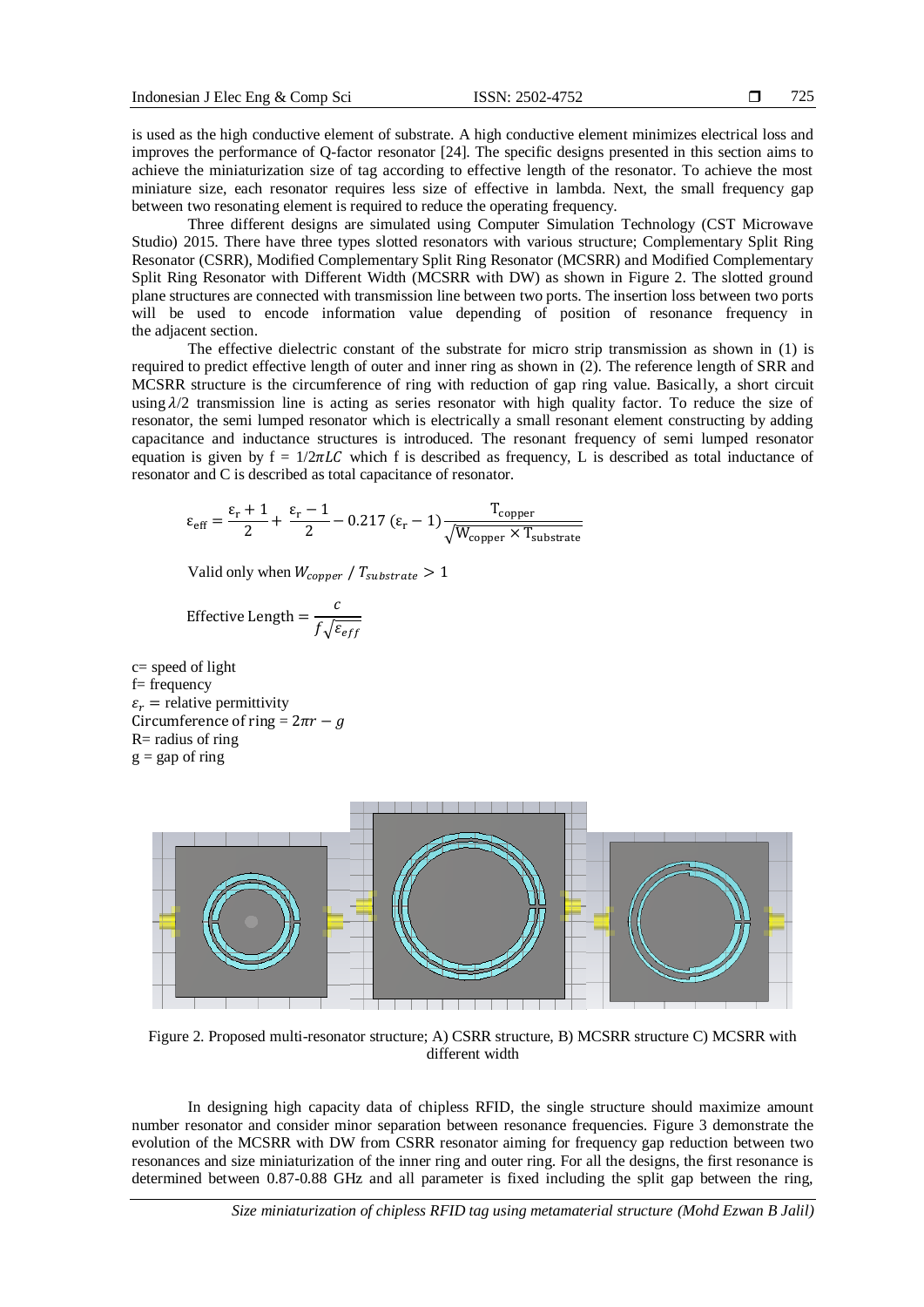the spacing between the ring and the width of rings. From the result, the SRR resonator with length of 0.365  $\lambda$  is 27 % smaller compared with the conventional  $\lambda/2$  resonator. However, the length of second resonant frequency of SRR with 0.845  $\lambda$  is 69% larger than conventional  $\lambda/2$  resonator. The frequency allocation depends on range frequency between two resonators. From the result, the MCSRR resonator only requires a frequency range of 8 % of CSRR resonator for two rings. Comparison between split ring resonators as shown in Table 1.



Figure 3. The simulated  $S_{21}$  insertion loss for the proposed design; SRR (red), MCSRR (blue), MCSRR

| Table 1. Comparison between Split Ring Resonators |                            |       |           |                             |       |           |  |  |
|---------------------------------------------------|----------------------------|-------|-----------|-----------------------------|-------|-----------|--|--|
| <b>Types</b>                                      | Length of First Outer Ring |       |           | Length of Second Inner Ring |       |           |  |  |
|                                                   | mm                         | λ     | Resonance | Mm                          |       | Resonance |  |  |
|                                                   |                            |       | Frequency |                             |       | Frequency |  |  |
| Complementary Split Ring                          | 96.39                      | 0.365 | 0.87      | 77.54                       | 0.845 | 2.50      |  |  |
| Resonator                                         |                            |       |           |                             |       |           |  |  |
| Modified Complementary Split                      | 149.80                     | 0.568 | 0.87      | 130.95                      | 0.571 | 1.00      |  |  |
| <b>Ring Resonator</b>                             |                            |       |           |                             |       |           |  |  |
| Modified Complementary Split                      | 124.66                     | 0.480 | 0.88      | 105.81                      | 0.493 | 1.07      |  |  |
| Ring Resonator with different                     |                            |       |           |                             |       |           |  |  |
| thickness                                         |                            |       |           |                             |       |           |  |  |

In order to reduce the electrical size of the second inner ring but keep at the low length of first outer ring, the MCSRR is introduced by adjusting the split gap with the same position. The length of inner ring MCSRR is reduced about 32% compared with the CSRR resonator. The inner and outer rings of MCSRR structure have the length less than  $0.572 \lambda$ . To miniaturize the size of MCSRR structure, the width of MCSRR is divided into two. The width of gap section is thicker than the other side of MCSRR. The MCSRR structure with DW achieves size reduction of 17% compared with previous MCSRR structure. From the result, the single MCSRR resonator with different width only requires a frequency range of 12 % of CSRR resonator.

#### **3. RESULTS AND ANALYSIS**

In this section, the effect of the main parameter of MCSRR with different width is analyzed including split gap of outer ring, split gap of inner ring, spacing between rings and width of ring. During parameter study, only one parameter is altered while other parameter will remain unchanged to clarify the effect of each parameter on the performance of insertion. The reference diagram of MCSRR with different width structure is shown in Figure 4. The relationship between split gap of outer ring and insertion loss is shown in Figure 5. The resonant frequency of the outer ring is proportional to the parameter of split gap of outer ring. The resonant frequency of the fixed inner ring is unchanged when split gap of outer ring above 1.0 mm. The width of transmission line is fixed at 1.3 mm.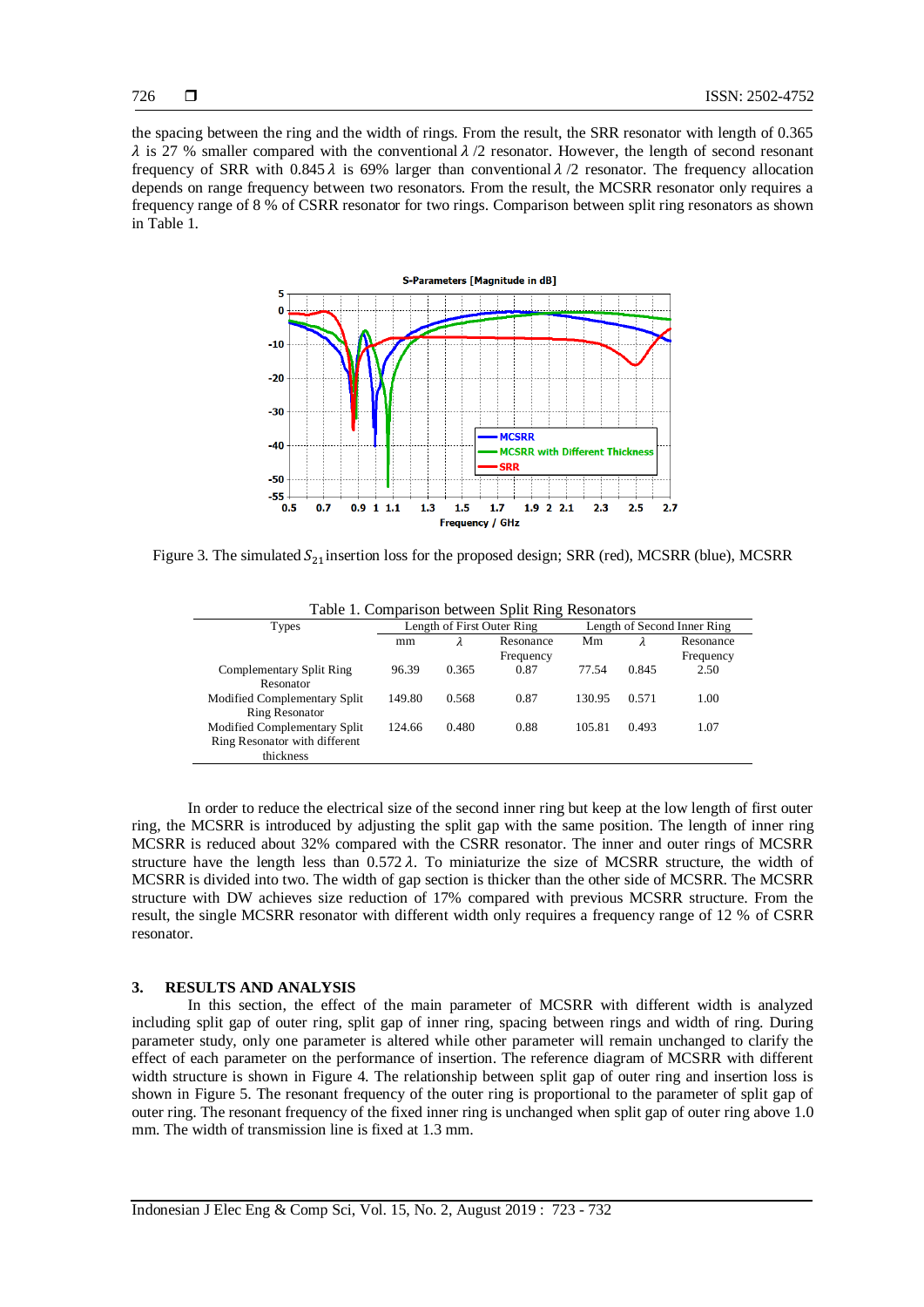

Figure 4. CSRR structure with dimension (split gap of ring=  $1.0$  mm, width of ring =  $2.0$  mm, spacing between ring  $= 1.0$  mm)



Figure 5. The simulated  $S_{21}$ insertion loss result with varying split gap of outer ring and inner ring between  $0.2 - 2.4$  mm

From Figure 5, the addition split gap of inner ring causes the higher resonant frequency of inner ring due to the reduction of capacitance between split gaps. The resonance frequency of outer ring remains unchanged at 0.48 GHz due to no dimension change of outer ring. Despite no circumference changes when other parameters including width and spacing and split gap of outer ring are altered, the resonance frequency is varied. This is due to the minor effect of inductance and capacitive by varying the size of outer ring structure. The resonant frequency moves linearly with length in lambda. When the split gap changes from 0.2 to 2.4 mm, the length in lambda changes from 0.46 to 0.5

The effect of spacing between rings on insertion loss is shown in Figure 6. The dimension of the inner ring is fixed while dimension of outer ring is unfixed following with change of spacing between rings. Increasing the spacing between rings will reduce the resonant frequency of outer ring due to increment of circumference of outer ring. However, the second resonant frequency is in the range between 1.06 -1.08 GHz, despite no change in the dimension of inner ring due to reduction coupling between inner and outer ring.

Next, the effect of varying the width of the inner and outer ring is studied. The width of both rings is varied; position of spacing between two rings is fixed with the dimension of 1.0mm and other parameter unchanged. The first resonant frequency is inversely linear proportional with width due to increment circumference size of the outer ring. The second resonance is remains unchanged due to no change outer circumference of the inner ring. However, when the width  $= 1$ mm and spacing between ring 1 mm, the second resonant frequency is altered to higher frequency.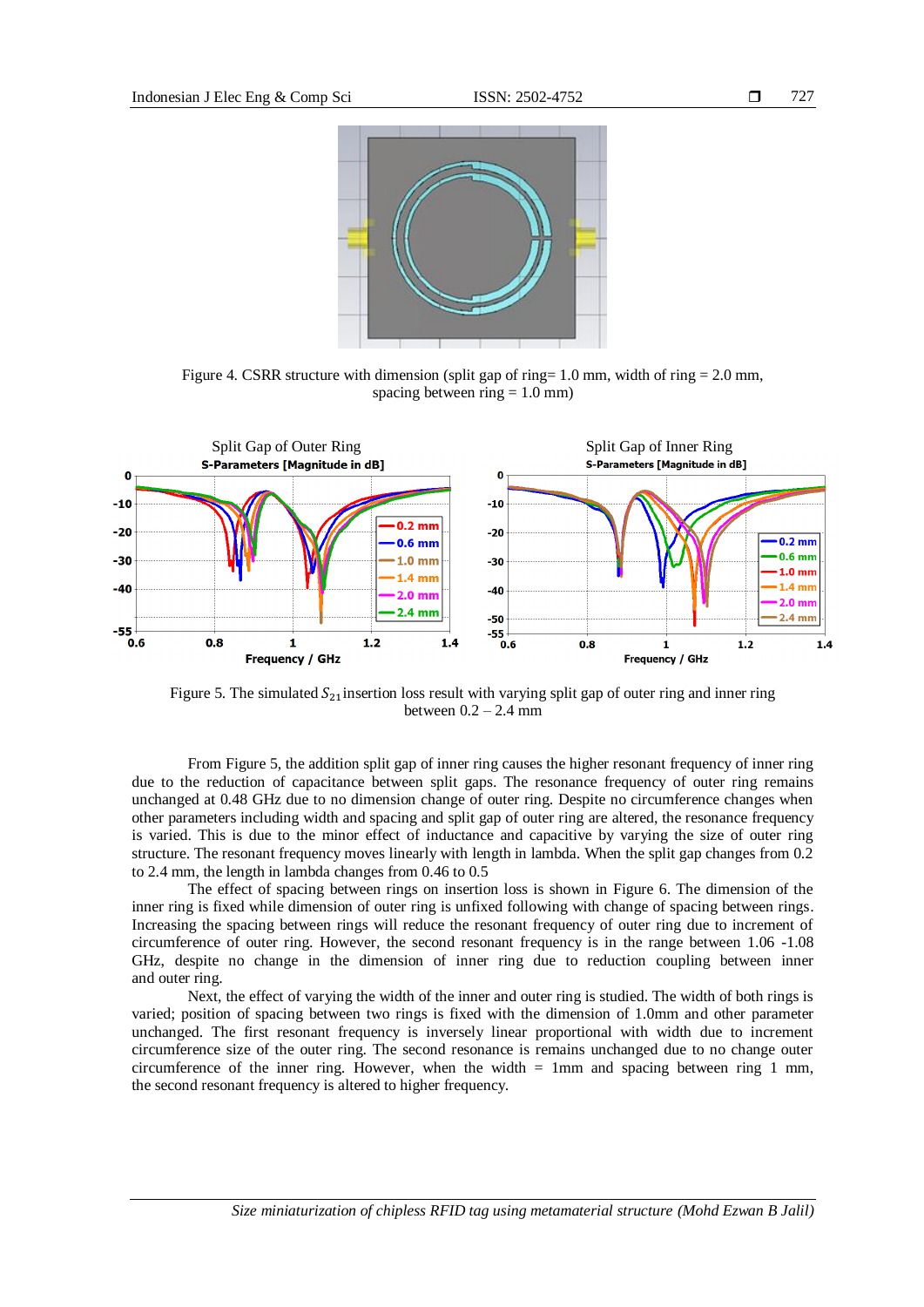

Figure 6. The simulated  $S_{21}$  insertion loss result with varying spacing between rings and width of ring between  $0.2 - 2.4$  mm

#### **3.1. Relationship between Parameter and Resonance Frequency**

The aim of analysis is to find the best dimension parameter between the split gap of the outer ring, split gap of the inner ring, spacing between the ring and width of both ring that carry out significantly change of resonant frequency. High changing of resonant frequency with the linear relationship with parameter dimension enables the chipless RFID decode ID number information with high accuracy and stable allocation. Based on Figure 7, spacing between ring and width of both ring parameters provide significantly effect on increasing circumference of outer ring. This effect causes the overall sign of ring structure become larger. The best parameter for decoding ID number information is split gap of the outer ring. By increasing the split gap of outer ring parameter, the change of circumference size is extremely small. When the split gap of the outer ring is varied from 0.6 to 2.4 mm, the resonant frequency will change with linear from 0.85 to 0.90 GHz. The presence of capacitance element in the split gap of ring makes the length in lambda become smaller. When dimension of the split gap is reduced to 0.2 mm, length in lambda of the outer ring becomes minimal which is 0.46 only.



Figure 7. Relationship between dimension parameter and circumference of outer ring, relationship between length in lambda and resonance frequency of outer ring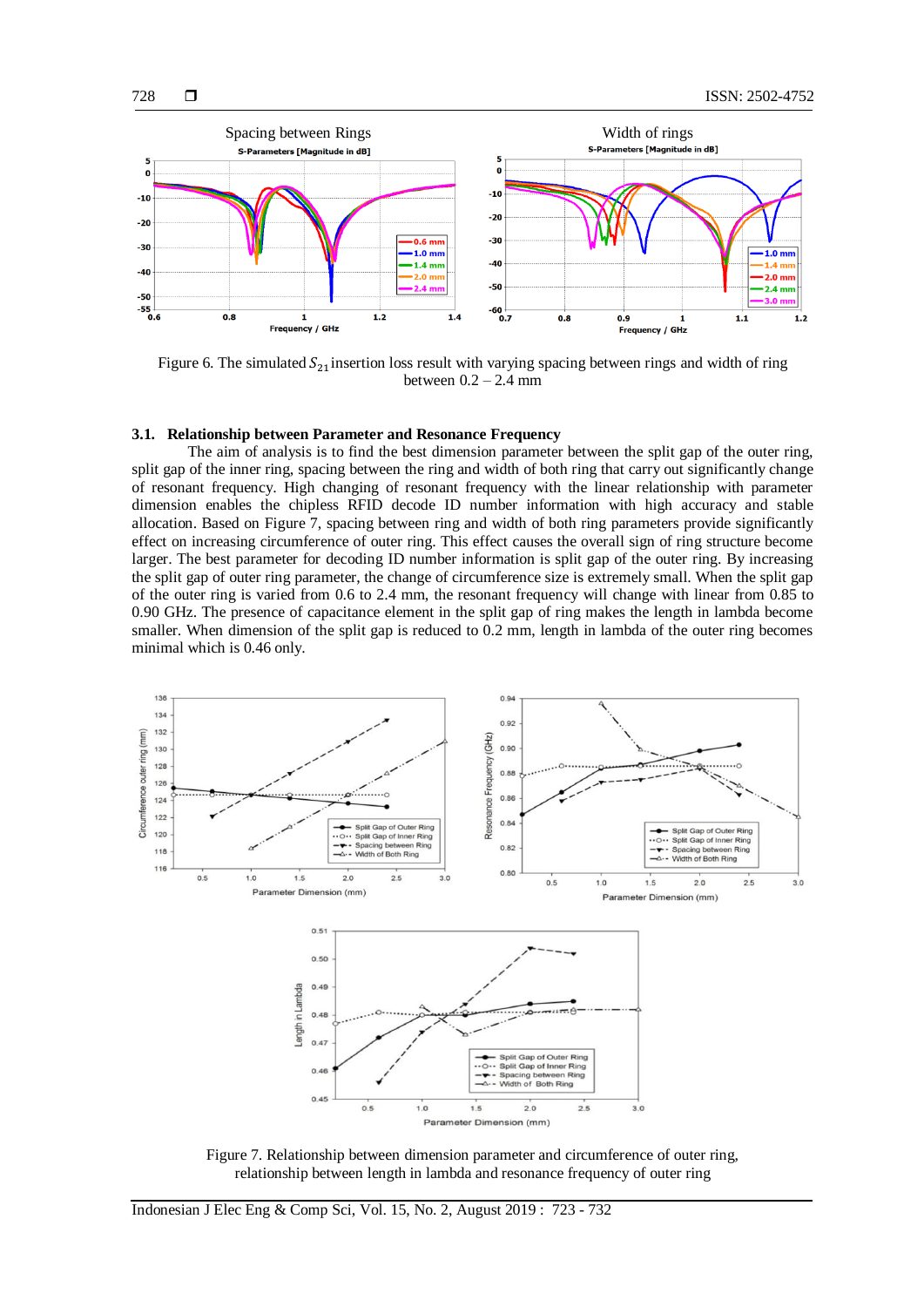In Figure 8, a steady decrease of circumference can be observed as the split gap of outer ring moving inward. Other parameter dimension is not affecting the circumference due no dimension change of inner structure. Thus is important to examine a relationship between the split gap of the outer ring and second resonance frequency. The resonance frequency is seen to increase from 0.99 to 1.10 GHz as split gap of the inner ring is increased from 0.2 to 2.4 mm.



Figure 8. Relationship between dimension parameter and circumference of inner ring, relationship between length in lambda and resonance frequency of inner ring

## **3.2. Frequency Position Technique for Data Encoding**

A frequency position technique is introduced to improve the amount of ID number information generated by a single ring resonator [25]. For data encoding, each ring structure represent two bit with four different resonance frequencies by varying the best parameter, split gap of ring structure. For example, by varying the split gap of outer ring from 1, 2, 3 and 4 mm, the outer ring structure resonate at four different band which are 0.87(00), 0.89(01), 0.91(10) and 0.93(11) GHz as shown in Figure 9. The second resonance of inner is slightly altered due to mutual coupling between two rings. However, all condition have bandwidth allocation of 100 MHz to avoid overlapping between last condition of the outer ring (11) and initial condition of the inner ring (00). The chipless tag encoded bits 00,01,10 and 11 by varying split gap of the inner ring from 1, 2, 3, 4 mm. The first resonance is not influenced by adjusting the gap of the inner ring maintaining at 0.87 GHz. The single MCSRR structure is capable to encode from 0000-1111 ID number information's which about 16 frequency allocations.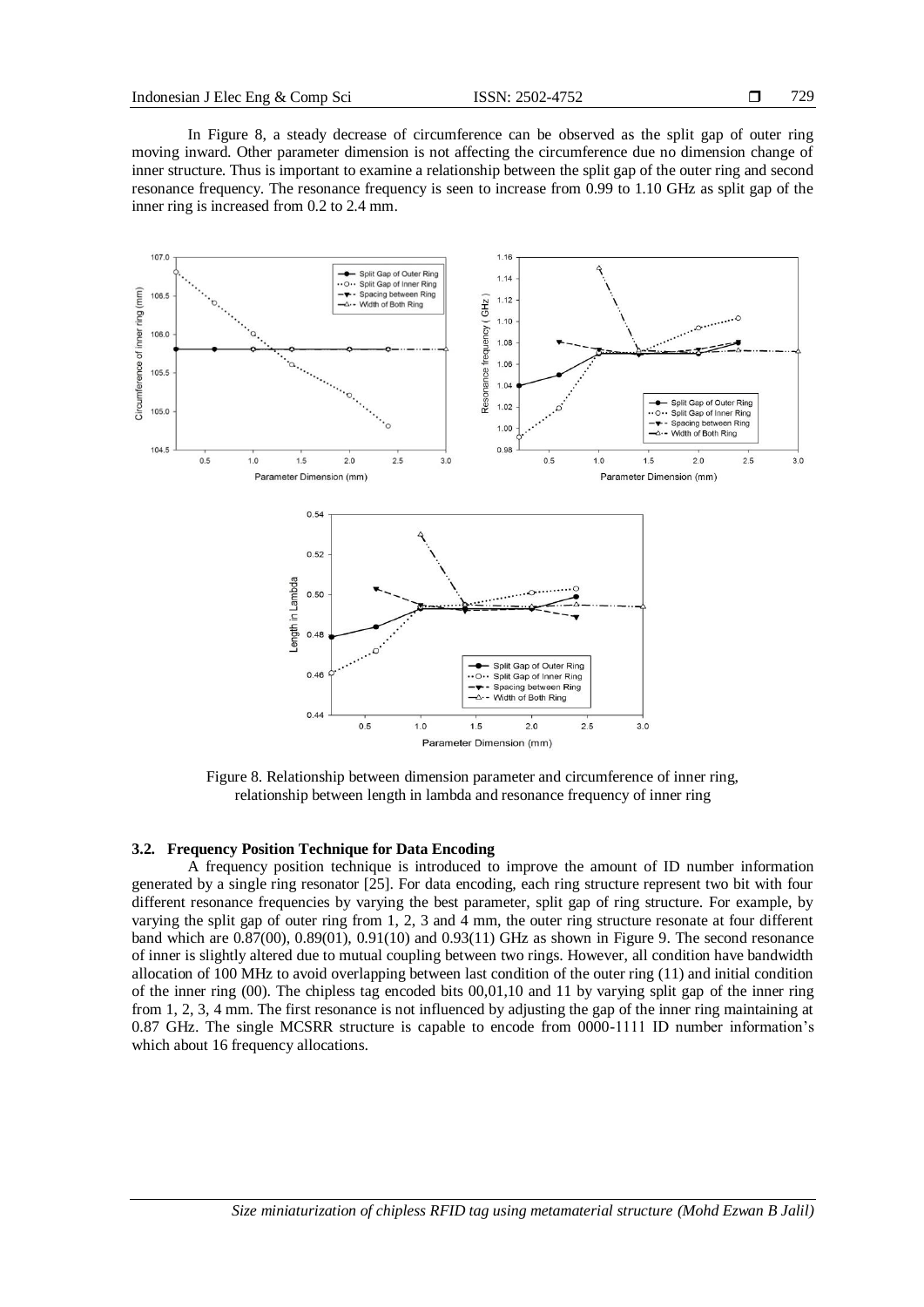

Figure 9. The simulated  $S_{21}$  insertion loss result with varying split gap of outer ring (left) and split gap of the inner ring (right) from 1 mm to 4 mm

## **3.3. Simulation and Measurement Result of 10 bit Chipless RFID with Five MCSRR Resonators**

A 10 bit MCSRR chipless RFID with 5 rings resonator is designed and fabricated using flexible PET substrate. The chipless RFID 1024 ID number information is encoded by swapping parameter of the split gap of both ring. Figure 9 shows the simulation and measurement is valid with the consistent trend with one another. The fabrication using commercial electronic cutting tool considers limitation in term of dimension sensitivity which structure only fabricated above 1 mm. The MCSRR structure demonstrates the potential to be used to design high capacity data and miniaturization size by adding bit condition using machine with reduced sensitivity.



Figure 10. a) Fabricated 10 bit MCSRR chipless RFID tag with 5 resonator using PET substrate b) Simulation and measurement result of five MCSRR structure

## **4. CONCLUSION**

The chipless RFID tag using modified Complementary Split Ring Resonator (MCSRR) with DW miniaturizes size and increase data capacity of with reducing effective length of the resonator and range frequency between two resonators. The MCSRR structure with WD provides less size about 17% compared with conventional MCSRR structure. The single MCSRR resonator with different width only requires a frequency range of 12 % of CSRR resonator. The best parameter for decoding ID information is split gap of both ring compare among spacing between ring and width ring. When the split gap of the outer ring is varied from 0.2 to 2.4 mm, the resonant frequency will change with linear from 0.85 to 0.90 GHz. The second resonance is seen to increase from 0.99 to 1.10 GHz as split gap of the inner ring is increased from 0.2 to 2.4 mm.

For future work, the maximum number of resonators and the number of allocation band is investigated to maximize number of ID information. For example, 10 resonators with nine allocation frequency bands are able to generate one million of ID information by altering sensitivity of the parameter to 0.01 mm. At the same time, overlapping between resonances and producing stable ID number information is critical consideration for designing chipless RFID tag based frequency domain.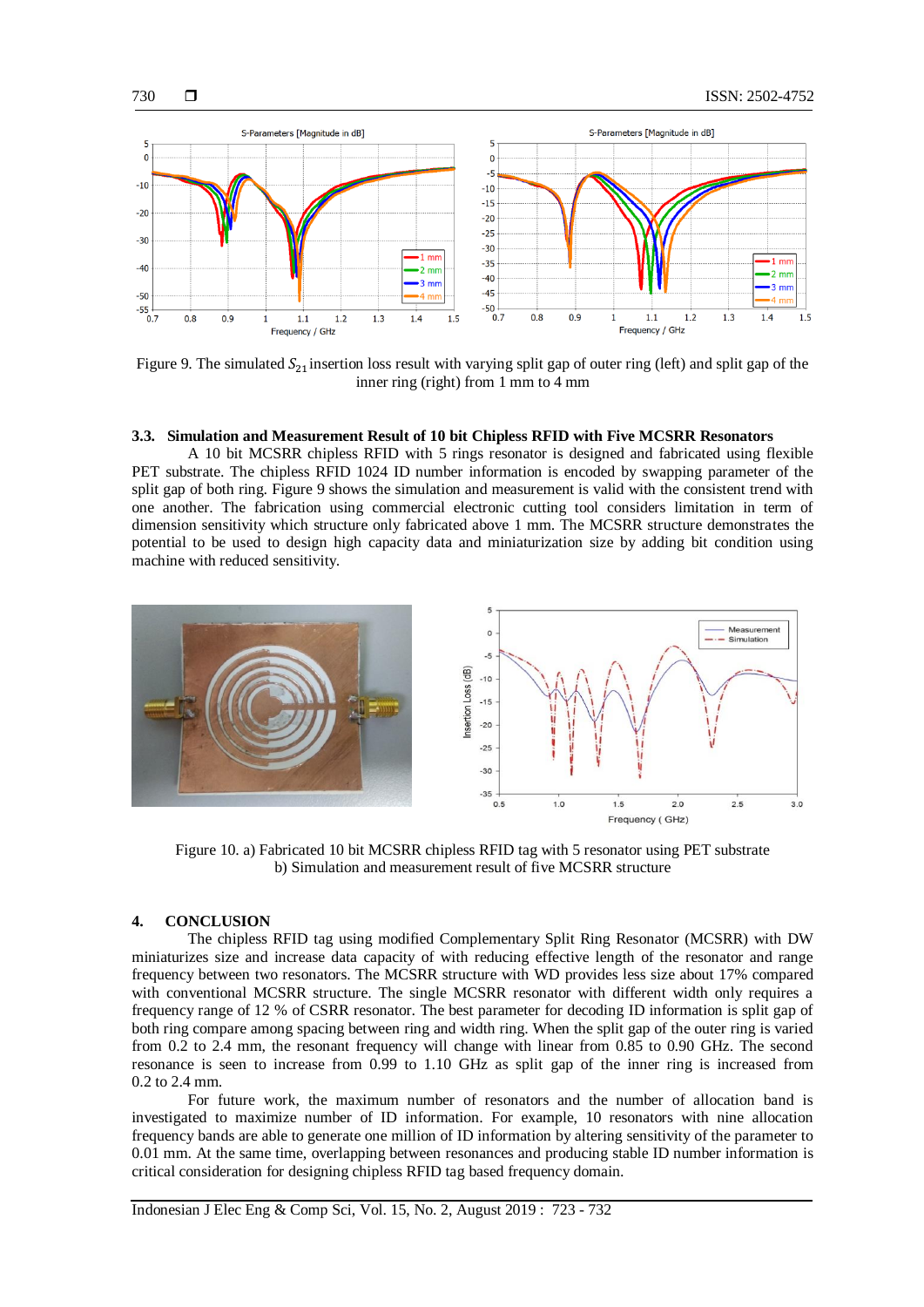## **ACKNOWLEDGEMENTS**

The authors thank the Ministry of Education (MOE) for supporting the research work and Research Management Centre (RMC), School of Postgraduate Studies (SPS) and Communication Engineering Department, Faculty of Electrical Engineering (FKE), Universiti Teknologi Malaysia (UTM), Johor Bahru, for the support of the research under Grant Nos. 4F360, 05H35, 14J87 and 4F277. The authors would also like to acknowledge all members of Advanced RF and Microwave Research Group (ARFMRG).

#### **REFERENCES**

- [1] A. Attaran and R. Rashidzadeh, "Chipless Radio Frequency Identification Tag for IoT Applications," in *IEEE Internet of Things Journal*, vol. 3, no. 6, pp. 1310-1318, Dec. 2016.
- [2] Jalil M E, Rahim M K A, Samsuri N A, et al. "Flexible printed chipless RFID tag using metamaterial–split ring resonator[J]". *Applied Physics A*, 2016, 122(4):1-8.
- [3] Linlin Zheng, S. Rodriguez, Lu Zhang, Botao Shao and Li-Rong Zheng, "Design and implementation of a fully reconfigurable chipless RFID tag using Inkjet printing technology," *2008 IEEE International Symposium on Circuits and Systems*, Seattle, WA, 2008, pp. 1524-1527.
- [4] S. Preradovic, I. Balbin, N. C. Karmakar and G. F. Swiegers, "Multiresonator-Based Chipless RFID System for Low-Cost Item Tracking," in *IEEE Transactions on Microwave Theory and Techniques*, vol. 57, no. 5, pp. 1411-1419, May 2009. 1.
- [5] S. Preradovic and N. C. Karmakar, "Chipless RFID: Bar Code of the Future," in *IEEE Microwave Magazine*, vol. 11, no. 7, pp. 87-97, Dec. 2010.
- [6] S. Harma, V. P. Plessky, C. S. Hartmann and W. Steichen, "Z-path SAW RFID tag," in *IEEE Transactions on Ultrasonics, Ferroelectrics, and Frequency Control*, vol. 55, no. 1, pp. 208-213, January 2008.
- [7] S. Genovesi, F. Costa, A. Monorchio and G. Manara, "Chipless RFID Tag Exploiting Multifrequency Delta-Phase Quantization Encoding," in *IEEE Antennas and Wireless Propagation Letters*, vol. 15, pp. 738-741, 2016. 1.
- [8] Mohd Ezwan Bin Jalil, Mohammad Kamal A. Rahim, Noor Asmawati Samsuri,Raimi Dewan, "Multi-resonator Using Complementary Split Ring Resonator for Chip-Less RFID Application" *Theory and Applications of Applied Electromagnetics*, APPEIC 2014,215-221,2015.
- [9] M. E. Jalil, Mohammad Kamal A Rahim, Noor Asmawati Samsuri and R. Dewan, "Chipless RFID Tag based on Meandered Line Resonator", *2014 IEEE Asia-Pacific Conference on Applied*.
- [10] G. S. Vardhan, N. Sivadasan and A. Dutta, "QR-Code Based Chipless RFID System for Unique Identification," *2016 IEEE International Conference on RFID Technology and Applications (RFID-TA)*, Foshan, 2016, pp. 35-39. doi: 10.1109/RFID-TA.2016.7750744.
- [11] S. Preradovic and N. C. Karmakar, "Design of Fully Printable Planar Chipless RFID Transponder with 35-Bit Data Capacity," *2009 European Microwave Conference (EuMC)*, Rome, 2009, pp. 013-016.
- [12] A. Vena, E. Perret and S. Tedjini, "Chipless RFID Tag Using Hybrid Coding Technique," in *IEEE Transactions on Microwave Theory and Techniques*, vol. 59, no. 12, pp. 3356-3364, Dec. 2011.
- [13] M. S. Bhuiyan, A. Azad and N. Karmakar, "Dual-Band Modified Complementary Split Ring Resonator (MCSRR) Based Multi-Resonator Circuit for Chipless RFID Tag," *2013 IEEE Eighth International Conference on Intelligent Sensors, Sensor Networks and Information Processing*, Melbourne, VIC, 2013, pp. 277-281.
- [14] S. Painam and C. Bhuma, "Miniaturizing a Microstrip Antenna Using Metamaterials and Metasurfaces [Antenna Applications Corner]," in *IEEE Antennas and Propagation Magazine*, vol. 61, no. 1, pp. 91-135, Feb. 2019. 1.
- [15] C. Tan, Y. Wang, Z. Yan, X. Nie, Y. He and W. Chen, "Superconducting Filter Based on Split-Ring Resonator Structures," in *IEEE Transactions on Applied Superconductivity*, vol. 29, no. 4, pp. 1-4, June 2019, Art no. 1500404.
- [16] N. Zhang, W. X. Jiang, H. F. Ma, W. X. Tang and T. J. Cui, "Compact High-Performance Lens Antenna Based on Impedance-Matching Gradient-Index Metamaterials," in *IEEE Transactions on Antennas and Propagation*, vol. 67, no. 2, pp. 1323-1328, Feb. 2019.
- [17] A. Ebrahimi, W. Withayachumnankul, S. Al-Sarawi and D. Abbott, "High-Sensitivity Metamaterial-Inspired Sensor for Microfluidic Dielectric Characterization," in *IEEE Sensors Journal*, vol. 14, no. 5, pp. 1345-1351, May 2014.
- [18] K. Li, C. Zhu, L. Li, Y. Cai and C. Liang, "Design of Electrically Small Metamaterial Antenna With ELC and EBG Loading," in *IEEE Antennas and Wireless Propagation Letters*, vol. 12, pp. 678-681, 2013.
- [19] B. Zarghooni, A. Dadgarpour and T. A. Denidni, "Greek-Key Pattern as a Miniaturized Multiband Metamaterial Unit-Cell," in *IEEE Antennas and Wireless Propagation Letters*, vol. 14, pp. 1254-1257, 2015.
- [20] K. Sun, S. Han, J. H. Choi and J. K. Lee, "Miniaturized Active Metamaterial Resonant Antenna With Improved Radiation Performance Based on Negative-Resistance-Enhanced CRLH Transmission Lines," in *IEEE Antennas and Wireless Propagation Letters*, vol. 17, no. 7, pp. 1162-1165, July 2018.
- [21] C. Y. Tan and K. T. Selvan, "A Performance Comparison of a Ku-Band Conical Horn with an Inserted Cone-Sphere with Horns with an Integrated Dielectric Lens and Metamaterial Loading [Antenna Designer's Notebook]," in *IEEE Antennas and Propagation Magazine*, vol. 53, no. 5, pp. 115-122, Oct. 2011.
- [22] A. K. Horestani, C. Fumeaux, S. F. Al-Sarawi and D. Abbott, "Split Ring Resonators With Tapered Strip Width for Wider Bandwidth and Enhanced Resonance," in *IEEE Microwave and Wireless Components Letters*, vol. 22, no. 9, pp. 450-452, Sept. 2012.